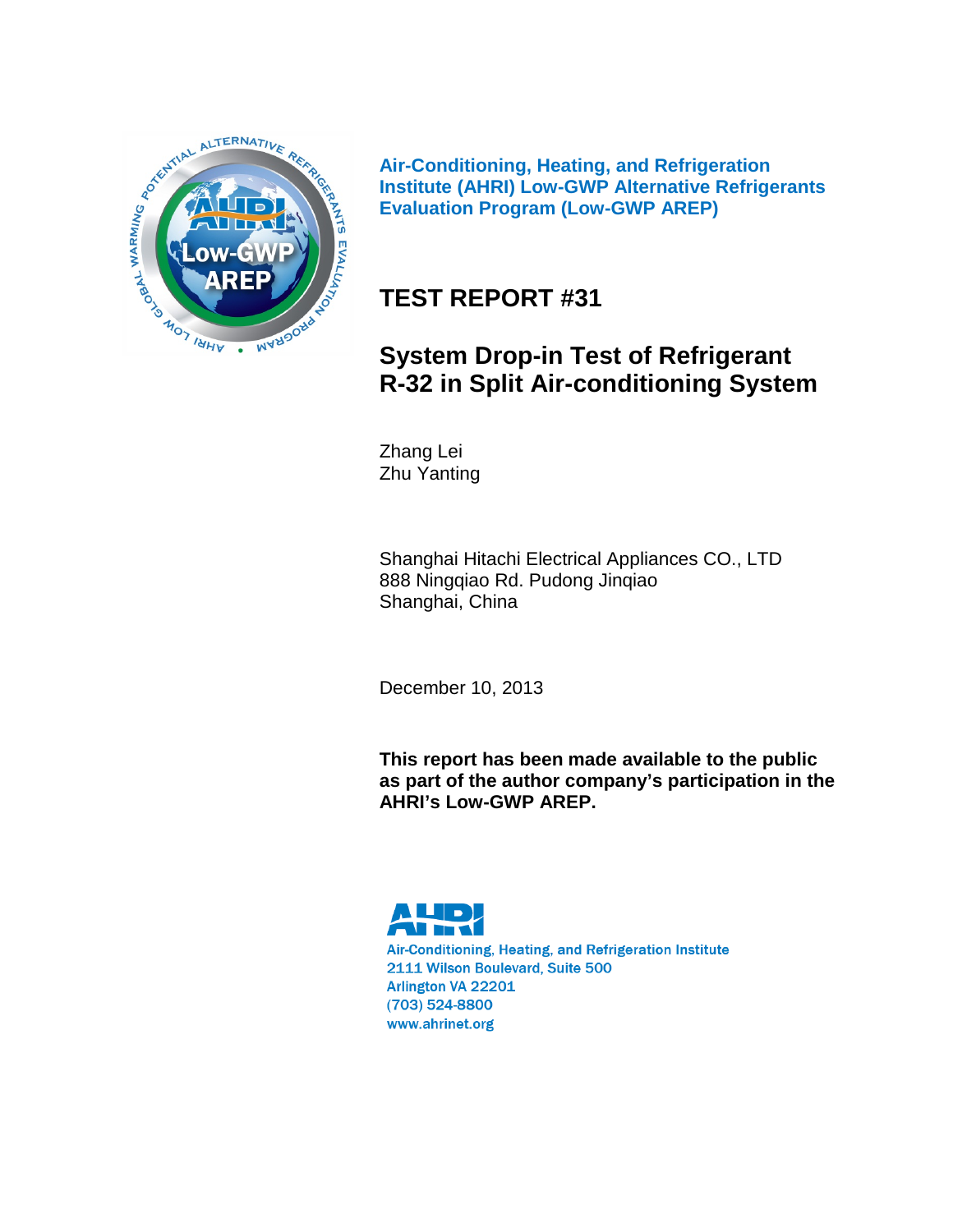## **1. Introduction**

To support the Low-GWP AREP as well as to find an appropriate alternative for refrigerant R410A, we carried out the performance test of R32 in cooling mode as a drop-in replacement for the baseline R410A, in a pair of rooms based on the air-enthalpy test method at Shanghai Hitachi's test center.

## **2. Test Setup**

Testing was conducted with a split air conditioning system produced by GREE (Model KFR-72), which has a nominal capacity of 7350 W (nearly 2Ton), and it was designed for the baseline refrigerant R410A. Both evaporator and condenser in the system are tube-fin type heat exchangers.

We employed a hermetic rotary type of compressor with constant speed. The lubricant inside compressor is a POE type oil that is suitable for both R410A and R32.

On the basis of theoretical thermodynamic calculation, R32 may have a high discharge temperature which would have a negative impact on compressor's reliability. So, we added a flash-tank in the system to control the discharge temperature of R32 when necessary. In addition, two electronic valves were employed as the expansion device.

The schematic diagram and measure points' layout are shown in figure 1. Measuring points are including inlet and outlet temperature of heat exchangers, compressor suction temperature and pressure, compressor discharge temperature and pressure, and air flow rate of the indoor chamber side.

Respecting temperature measurements, we used platinum resistance sensors with errors within -/+0.1K of the quantity measured. As to pressure measurements, we used sensors with errors within  $\pm 1\%$  of the pressure measured. YOKOGAWA DR240 Hybrid recorder was used to record the parameters measured by sensors. Other data such as capacity and EER were calculated by the testing software.

All tests here were performed in accordance with AHRI Standard 210/240. System was first run with R410A under test A condition to determine the optimized refrigerant charge. The charge increased 50g at a time to get the maximized EER. After that, test B and C were conducted with the optimized charge. Then, R410A was cleared from system, and the R32 tests were carried out in the same order. Slight adjustments were made to the orifice diameter inside EEV1 when testing the alternative R32, to seek a better system EER.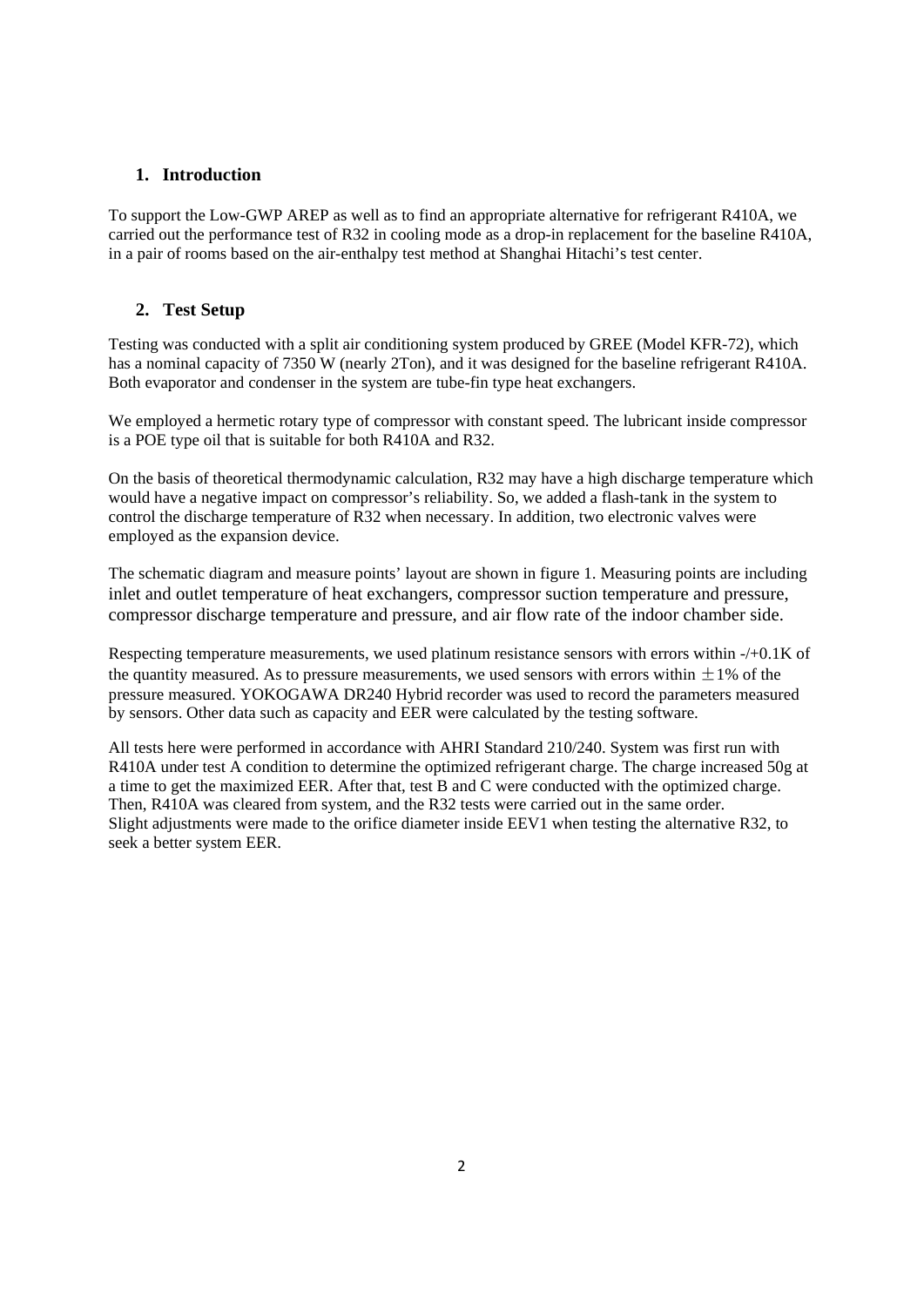

Figure1. Schematic Diagram of Testing System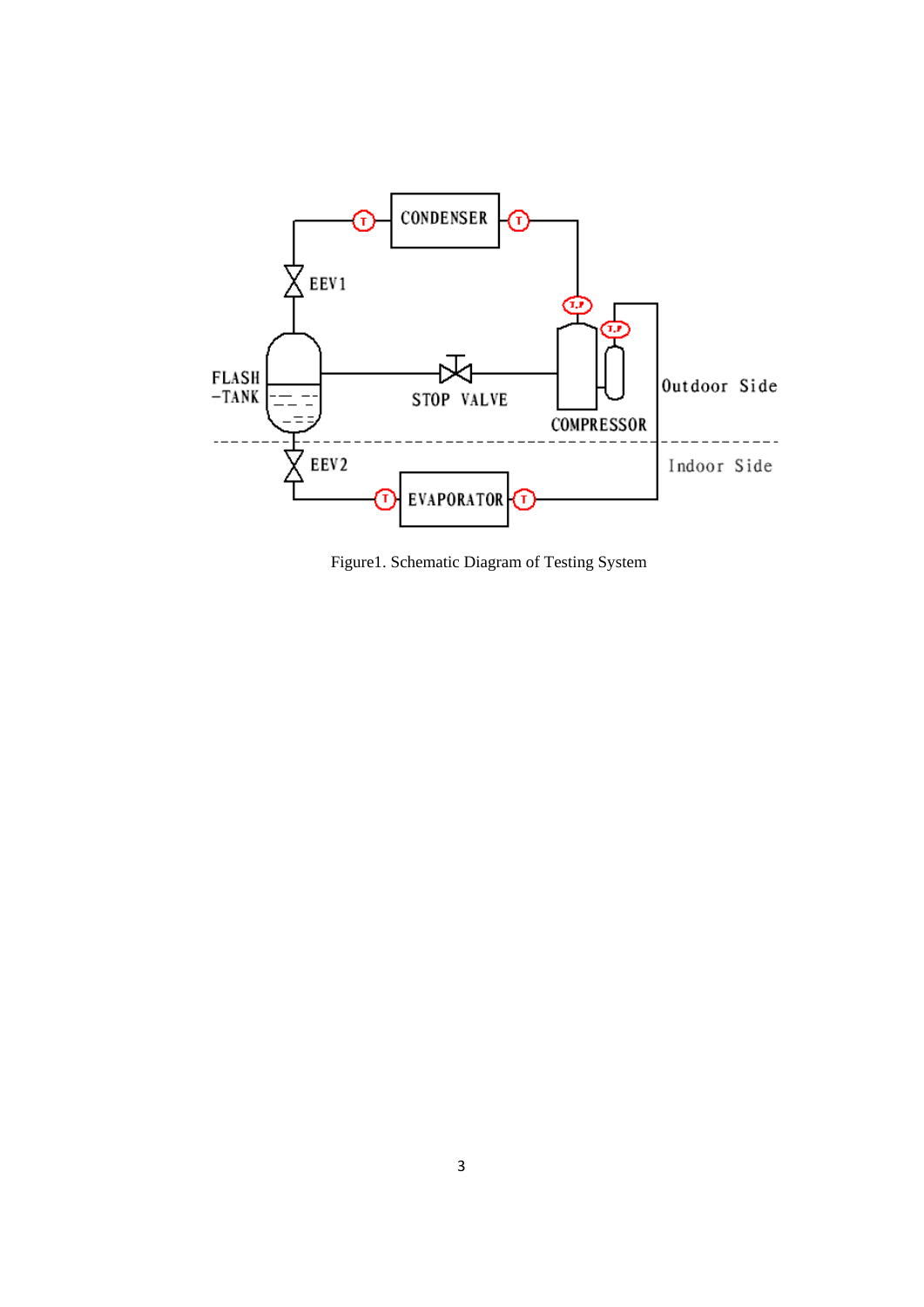## **3. Results**

### **Manufacturer: Shanghai Hitachi (Compressor)**

**Manufacturer's Notation:** 

The following information on this page remains same for all the drop-in tests.

| <b>Basic Information</b>                                    |                                       |  |
|-------------------------------------------------------------|---------------------------------------|--|
| Alternative Refrigerant (If not proprietary, composition as | <b>R32</b>                            |  |
| Charged, % wt)                                              |                                       |  |
| <b>Alternative Lubricant Type and ISO Viscosity</b>         | <b>POE68</b>                          |  |
| <b>Baseline Refrigerant and Lubricant</b>                   | <b>R410A / POE</b>                    |  |
|                                                             | System: GREE-KFR-72;                  |  |
| <b>Make and Model of System</b>                             | Compressor: Shanghai Hitachi -ASH280* |  |
| <b>Nominal Capacity and Type of System</b>                  | 7350 W, RAC                           |  |

### **Other System Changes**

1. A flash-tank was added in the system as figure 1 shows. 2. The diameter of orifice inside the electronic valves is adjustable in accordance with the given pulse signal. During R32 test, EEV1 was adjusted to a smaller diameter compared with R410A system, to seek a better performance.

| <b>System Data</b>                      | Base. | Alt.  | <b>Ratio</b> |
|-----------------------------------------|-------|-------|--------------|
| Degradation Coefficient – Cd            | 0.050 | 0.119 | 2.38         |
| Seasonal Energy Efficiency Ratio - SEER | 12.88 | 13.06 | 1.014        |

## **Data Source(s) for Refrigerant Properties**

NIST REFPROP, Version 8.0

### **Additional Notes**

1. During the course of drop-in test, injection was off.

2. The testing system is a room air conditioner having a fixed-speed compressor and a fix-speed indoor fan.

3. No modification was made to the heat exchangers during the test.

Some parameters of the heat exchanges are listed in following form.

|                   | Type     | Face Area $(mm^2)$      | <b>Fin type</b> | Fins per inch | Number of rows |
|-------------------|----------|-------------------------|-----------------|---------------|----------------|
| <b>Evaporator</b> |          | $307800$ (W*H: 405*760) | Strip type      |               |                |
| Condenser         | Fin-tube | (W*H:405*750)<br>303750 | Wavy            | 16            |                |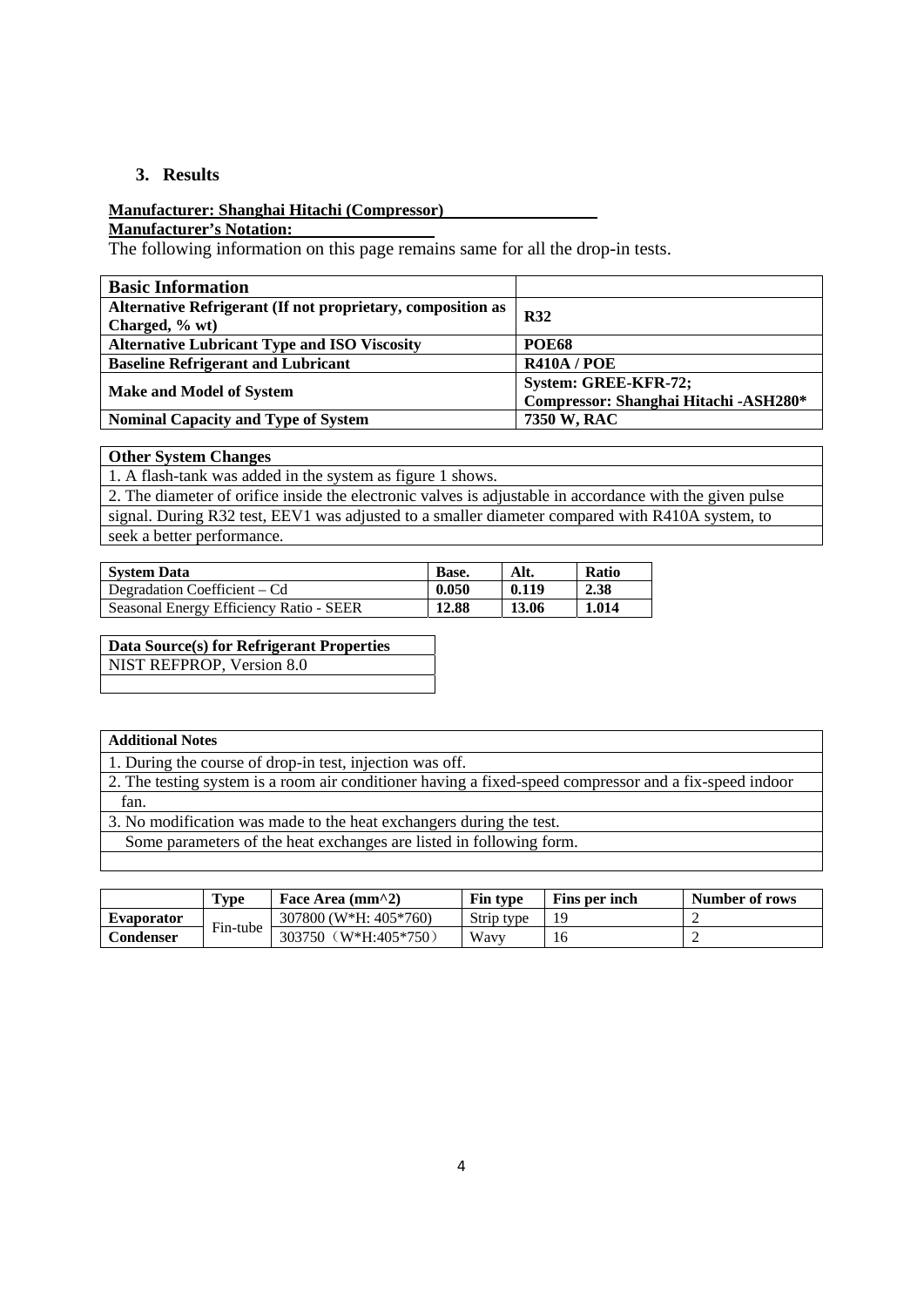# **Low\_GWP AREP SYSTEM DROP-IN TEST DATA FORM-TEST A**

| Manufacturer: Shanghai Hitachi |
|--------------------------------|
|                                |

| <b>Comparison Data</b>            |                     |      | Base.      | Alt.             | <b>SI Units</b>   | Base. | Alt.           | <b>IP UNits</b>    | Ratio        |
|-----------------------------------|---------------------|------|------------|------------------|-------------------|-------|----------------|--------------------|--------------|
| Mode (Heating/Cooling)            |                     |      | Cooling    |                  |                   |       |                |                    |              |
| Compressor Type                   |                     |      |            | Rotary Type      |                   |       |                |                    |              |
|                                   |                     |      |            | Shanghai Hitachi |                   |       |                |                    |              |
|                                   |                     |      |            | model# ASH280*   |                   |       |                |                    |              |
| <b>Compressor Displacement</b>    |                     |      | 0.0803     | 0.0803           | $M^{\wedge}3/min$ | 2.836 | 2.836          | $Ft^{\prime}$ 3min | 1            |
| Nominal Motor Size                |                     |      | 2.5        | 2.5              | hp                |       |                |                    | 1            |
| Motor Speed                       |                     |      | 2868       | 2868             | rpm               |       |                |                    | $\mathbf{1}$ |
| <b>Expansion Device Type</b>      |                     |      | <b>EEV</b> | <b>EEV</b>       |                   |       |                |                    |              |
| Lubricant Charge                  |                     |      | 0.6        | 0.6              | kg                | 1.3   | 1.3            | 1 <sub>b</sub>     | 1            |
| Refrigerant Charge                |                     | 2.15 | 1.6        | kg               | 4.74              | 3.53  | 1 <sub>b</sub> | 0.744              |              |
| <b>Refrigerant Mass Flow Rate</b> |                     |      | 3.09       | 2.26             | kg/min            | 6.81  | 4.98           | lb/min             | 0.731        |
| Composition, at compr.            |                     |      |            |                  |                   |       |                |                    |              |
|                                   | Inlet if applicable |      |            |                  | % wt              |       |                |                    |              |
| Ambient                           | $In -$              | db   | 26.7       | 26.7             | $\mathsf{C}$      | 80    | 80             | $\mathbf{F}$       |              |
| Temps.                            | door                | wh   | 19.4       | 19.4             | $\overline{C}$    | 67    | 67             | $\overline{F}$     |              |
|                                   | $Out-$              | db   | 35         | 35               | $\overline{C}$    | 95    | 95             | $\overline{F}$     |              |
|                                   | door                | wh   | 23.9       | 23.9             | $\overline{C}$    | 75    | 75             | $\overline{F}$     |              |
| <b>Total Capacity</b>             |                     |      | 6847       | 7498             | W                 | 23369 | 25590          | Btu/hr             | 1.095        |
| <b>Sensible Capacity</b>          |                     |      | 5008       | 5278             | W                 | 17092 | 18014          | Btu/hr             | 1.054        |
| <b>Total System Power Input</b>   |                     |      | 2224       | 2403             | W                 | 2224  | 2403           | W                  | 1.080        |
| <b>Compressor Power Input</b>     |                     |      | 2070       | 2249             | W                 | 2070  | 2249           | W                  | 1.086        |
| <b>Energy Efficiency Ratio</b>    |                     |      |            |                  |                   |       |                |                    |              |
| (EER) (total                      |                     |      | 3.08       | 3.12             | W/W               | 10.51 | 10.65          | Btuh/W             | 1.013        |
| Coeff. Of Performance             |                     |      |            |                  |                   |       |                |                    |              |
| (COP) (total)                     |                     |      |            |                  |                   |       |                |                    |              |

Note: 1.In the above form, the designed value of motor speed is adopted, and compressor displacement as well as the refrigerant mass flow is calculated in accordance with it.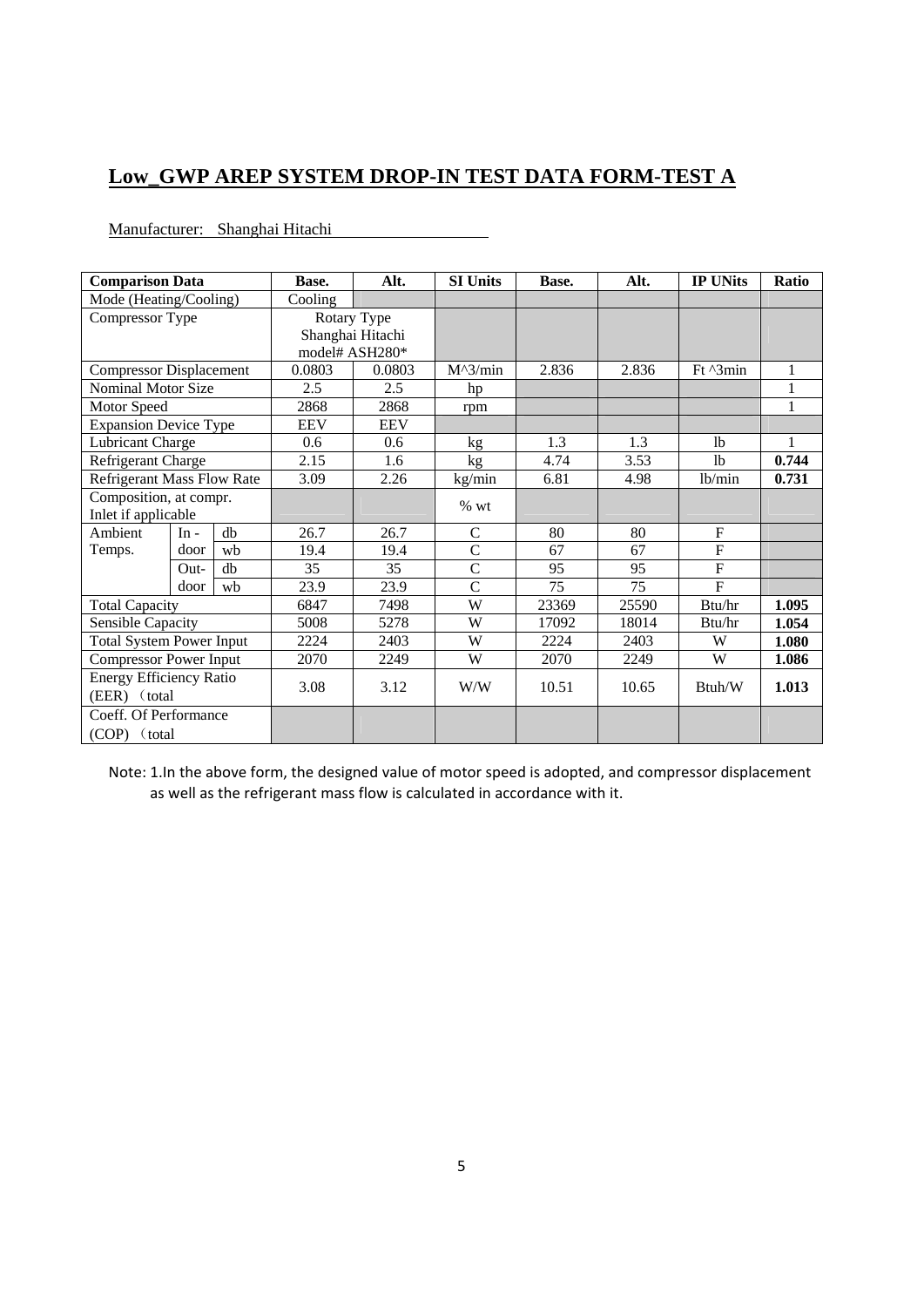# **Low-GWP AREP SYSTEM DROP-IN TEST DATA FORM-TEST A**

## **Type of System: split RAC Alternate Refrigerant: R32**

| <b>Air/Water Side Data</b> | Base. | Alt. | <b>SI Units</b>  | Base. | Alt.  | <b>IP Units</b>  | Ratio |
|----------------------------|-------|------|------------------|-------|-------|------------------|-------|
| Evaporator                 |       |      |                  |       |       |                  |       |
| Heat Exchange Fluid        | Air   | Air  |                  |       |       |                  |       |
| Flow Rate (gas)            | 18.6  | 18.9 | $m \wedge 3/min$ | 656.9 | 665.7 | ft $\land$ 3/min | 1.01  |
| Inlet<br>Temperature       | 26.7  | 26.7 | $\mathbf C$      | 80.0  | 80.1  | $\mathbf F$      |       |
| Outlet<br>Temperature      | 13.8  | 13.5 | $\mathsf{C}$     | 56.8  | 56.2  | $\mathbf{F}$     |       |
| Condenser                  |       |      |                  |       |       |                  |       |
| Heat Exchange<br>Fluid     | Air   | Air  |                  |       |       |                  |       |
| Flow Rate (gas)            | N/A   | N/A  | $m \wedge 3/min$ | N/A   | N/A   | ft $\land$ 3/min | N/A   |
| Inlet<br>Temperature       | N/A   | N/A  | $\mathsf{C}$     | N/A   | N/A   | F                |       |
| Outlet<br>Temperature      | N/A   | N/A  | $\mathsf{C}$     | N/A   | N/A   | $\mathbf{F}$     |       |

| <b>Refrigerant Side Data</b>  | <b>Baseline</b> |           |      | <b>Alternative</b> |       | <b>Baseline</b> | <b>Alternative</b> |          |
|-------------------------------|-----------------|-----------|------|--------------------|-------|-----------------|--------------------|----------|
| Temperatures &                | T(C)            | $P$ [kPa] | T(C) | $P$ [kPa]          | T[F]  | P [psia]        | T[F]               | P [psia] |
| <b>Pressures</b>              |                 |           |      |                    |       |                 |                    |          |
| <b>Compressor Suction</b>     | 13.6            | 1037      | 12.7 | 1062               | 56.5  | 150.4           | 54.9               | 154.0    |
| <b>Compressor Discharge</b>   | 61.8            | 2728      | 66.3 | 2835               | 143.2 | 395.6           | 151.4              | 411.1    |
| Condenser Inlet               | 54.4            | N/A       | 42.3 | N/A                | 129.9 | N/A             | 108.2              | N/A      |
| <b>Condenser Outlet</b>       | 41.8            | N/A       | 35   | N/A                | 107.2 | N/A             | 94.9               | N/A      |
| <b>Expansion Device Inlet</b> | 3.1             | N/A       | 9.6  | N/A                | 5.6   | N/A             | 17.4               | N/A      |
| Subcooling, at expan. device  | N/A             | N/A       | N/A  | N/A                | N/A   | N/A             | N/A                | N/A      |
| <b>Evaporator Inlet</b>       | N/A             | N/A       | N/A  | N/A                | N/A   | N/A             | N/A                | N/A      |
| <b>Evaporator Outlet</b>      | 10.8            | N/A       | 10.4 | N/A                | 51.4  | N/A             | 50.7               | N/A      |
| <b>Evaporator Superheat</b>   | 2.3             |           | 1.8  |                    | 4.1   |                 | 3.2                |          |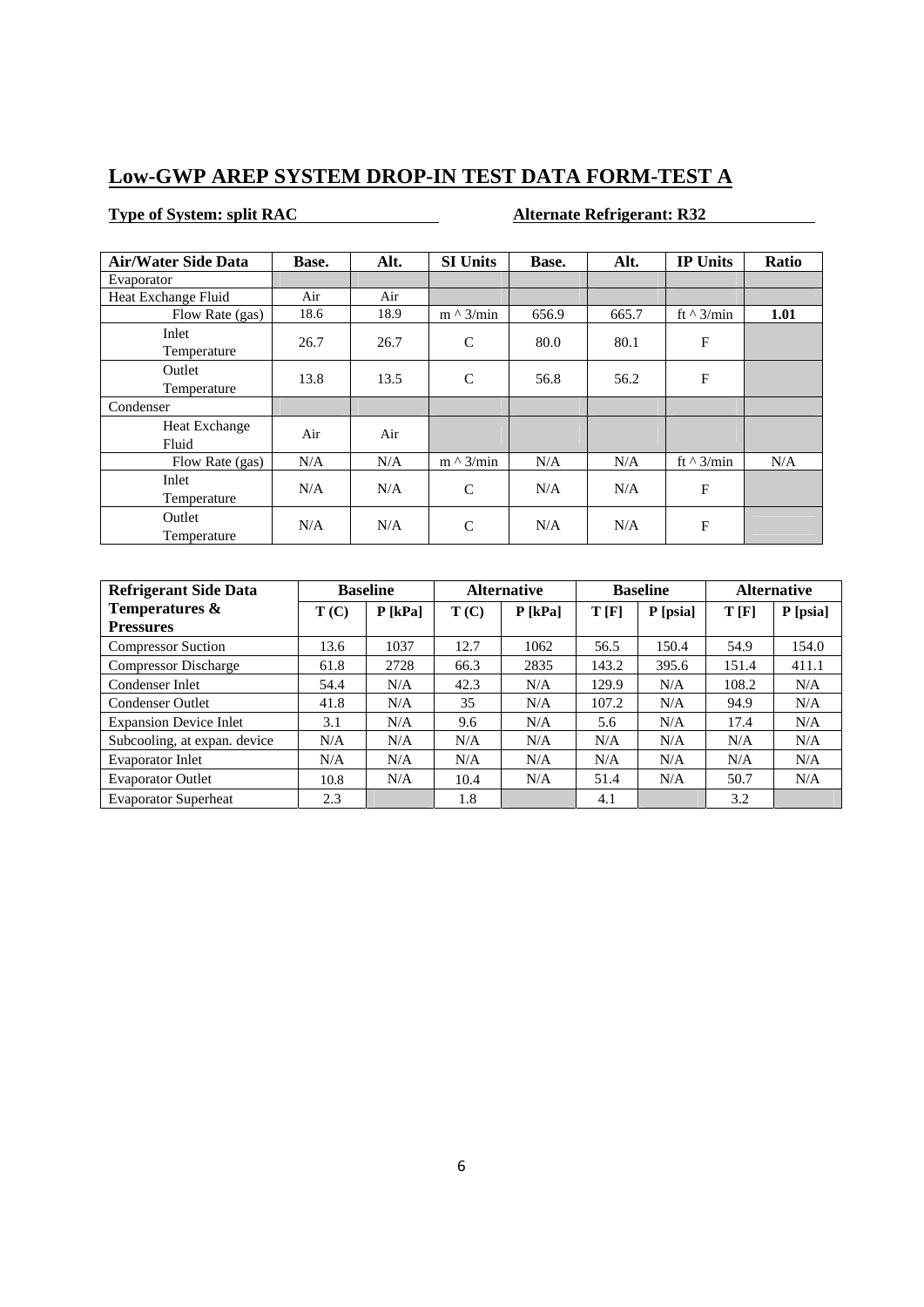# **Low\_GWP AREP SYSTEM DROP-IN TEST DATA FORM-TEST B**

Manufacturer: Shanghai Hitachi

| <b>Comparison Data</b>            |        |      | Base.      | Alt.                               | <b>SI Units</b> | Base. | Alt.           | <b>IP UNits</b>             | <b>Ratio</b> |
|-----------------------------------|--------|------|------------|------------------------------------|-----------------|-------|----------------|-----------------------------|--------------|
| Mode (Heating/Cooling)            |        |      | Cooling    |                                    |                 |       |                |                             |              |
| Compressor Type                   |        |      |            | Rotary Type                        |                 |       |                |                             |              |
|                                   |        |      |            | Shanghai Hitachi<br>model# ASH280* |                 |       |                |                             |              |
| <b>Compressor Displacement</b>    |        |      | 0.0803     | 0.0803                             | $M^3/min$       | 2.836 | 2.836          | $Ft^{\prime}$ $\gamma$ 3min | 1            |
| Nominal Motor Size                |        |      | 2.5        | 2.5                                | hp              |       |                |                             |              |
| Motor Speed                       |        |      | 2868       | 2868                               | rpm             |       |                |                             | 1            |
| <b>Expansion Device Type</b>      |        |      | <b>EEV</b> | <b>EEV</b>                         |                 |       |                |                             |              |
| Lubricant Charge                  |        |      | 0.6        | 0.6                                | kg              | 1.3   | 1.3            | 1 <sub>b</sub>              | 1            |
| Refrigerant Charge                |        | 2.15 | 1.6        | kg                                 | 4.74            | 3.53  | 1 <sub>b</sub> | 0.744                       |              |
| <b>Refrigerant Mass Flow Rate</b> |        |      | N/A        | N/A                                | kg/min          | N/A   | N/A            | lb/min                      | N/A          |
| Composition, at compr.            |        |      |            | % wt                               |                 |       |                |                             |              |
| Inlet if applicable               |        |      |            |                                    |                 |       |                |                             |              |
| Ambient                           | $In -$ | db   | 26.7       | 26.7                               | $\mathsf{C}$    | 80    | 80             | $\mathbf F$                 |              |
| Temps.                            | door   | wh   | 19.4       | 19.4                               | $\overline{C}$  | 67    | 67             | $\overline{F}$              |              |
|                                   | $Out-$ | $db$ | 27.8       | 27.8                               | $\overline{C}$  | 82    | 82             | $\overline{F}$              |              |
|                                   | door   | wh   | 18.3       | 18.3                               | $\overline{C}$  | 65    | 65             | $\overline{F}$              |              |
| <b>Total Capacity</b>             |        |      | 7563       | 8108                               | W               | 25812 | 27672          | Btu/hr                      | 1.072        |
| Sensible Capacity                 |        |      | 5255       | 5525                               | W               | 17935 | 18857          | Btu/hr                      | 1.051        |
| <b>Total System Power Input</b>   |        |      | 1953       | 1992                               | W               | 6666  | 6799           | W                           | 1.02         |
| <b>Compressor Power Input</b>     |        |      | 1799       | 1838                               | W               | 6140  | 6273           | W                           | 1.022        |
| <b>Energy Efficiency Ratio</b>    |        |      | 3.87       | 4.07                               | W/W             | 13.21 | 13.89          | Btuh/W                      | 1.052        |
| (EER) (total)                     |        |      |            |                                    |                 |       |                |                             |              |
| Coeff. Of Performance             |        |      |            |                                    |                 |       |                |                             |              |
| $(COP)$ (total)                   |        |      |            |                                    |                 |       |                |                             |              |

Note: 1.In the above form, the designed value of motor speed is adopted, and compressor displacement is calculated in accordance with it.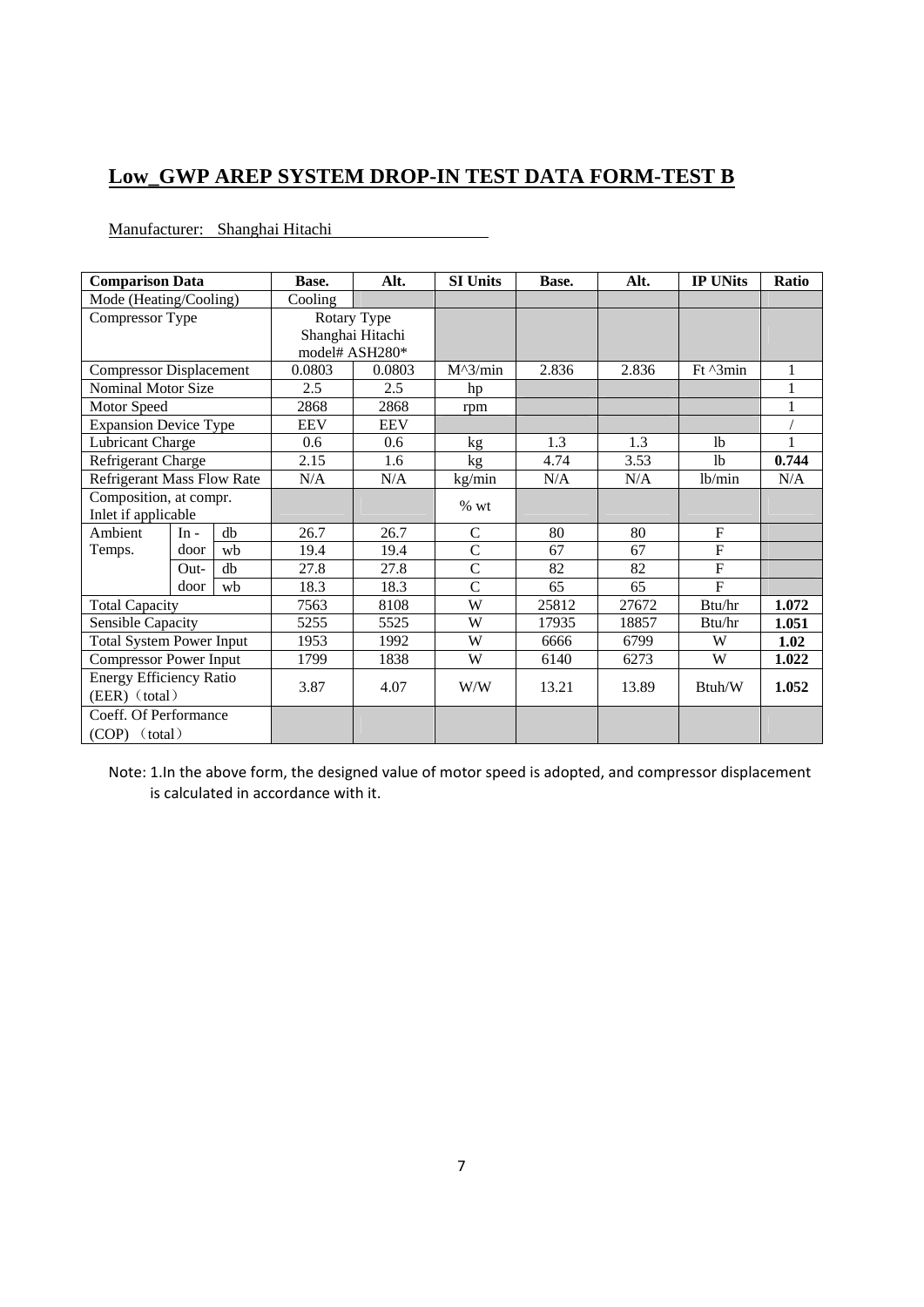## **Low-GWP AREP SYSTEM DROP-IN TEST DATA FORM-TEST B**

## **Type of System: split RAC Alternate Refrigerant: R32**

| <b>Air/Water Side Data</b> | Base. | Alt.  | <b>SI Units</b>  | Base. | Alt.  | <b>IP Units</b>  | Ratio |
|----------------------------|-------|-------|------------------|-------|-------|------------------|-------|
| Evaporator                 |       |       |                  |       |       |                  |       |
| Heat Exchange Fluid        | Air   | Air   |                  |       |       |                  |       |
| Flow Rate (gas)            | 18.7  | 18.8  | $m \wedge 3/min$ | 660.4 | 662.2 | ft $\land$ 3/min |       |
| Inlet<br>Temperature       | 26.7  | 26.69 | $\mathcal{C}$    | 80.0  | 80.0  | $\mathbf{F}$     |       |
| Outlet<br>Temperature      | 13.0  | 12.6  | $\mathsf{C}$     | 55.4  | 54.6  | $\mathbf{F}$     |       |
| Condenser                  |       |       |                  |       |       |                  |       |
| Heat Exchange<br>Fluid     | Air   | Air   |                  |       |       |                  |       |
| Flow Rate (gas)            | N/A   | N/A   | $m \wedge 3/min$ | N/A   | N/A   | ft $\land$ 3/min | N/A   |
| Inlet<br>Temperature       | N/A   | N/A   | $\mathsf{C}$     | N/A   | N/A   | $\mathbf F$      |       |
| Outlet<br>Temperature      | N/A   | N/A   | $\mathsf{C}$     | N/A   | N/A   | F                |       |

| <b>Refrigerant Side Data</b>  |      | <b>Baseline</b> |      | <b>Alternative</b> |       | <b>Baseline</b> | <b>Alternative</b> |          |
|-------------------------------|------|-----------------|------|--------------------|-------|-----------------|--------------------|----------|
| Temperatures &                | T(C) | $P$ [kPa]       | T(C) | $P$ [kPa]          | T[F]  | P [psia]        | T[F]               | P [psia] |
| <b>Pressures</b>              |      |                 |      |                    |       |                 |                    |          |
| <b>Compressor Suction</b>     | 15.3 | 981             | 11.0 | 1041               | 59.6  | 142.26          | 51.7               | 150.96   |
| <b>Compressor Discharge</b>   | 58.9 | 2321            | 58.5 | 2398               | 138.0 | 347.74          | 137.4              | 347.74   |
| Condenser Inlet               | 50.6 | N/A             | 49.7 | N/A                | 123.0 | N/A             | 121.4              | N/A      |
| <b>Condenser Outlet</b>       | 33   | N/A             | 34.6 | N/A                | 91.4  | N/A             | 94.2               | N/A      |
| <b>Expansion Device Inlet</b> | N/A  | N/A             | N/A  | N/A                | N/A   | N/A             | N/A                | N/A      |
| Subcooling, at expan. device  | 5.2  | N/A             | 4.1  | N/A                | 9.4   | N/A             | 7.4                | N/A      |
| Evaporator Inlet              | N/A  | N/A             | N/A  | N/A                | N/A   | N/A             | N/A                | N/A      |
| <b>Evaporator Outlet</b>      | 12.3 | N/A             | 9.5  | N/A                | 54.2  | N/A             | 49.1               | N/A      |
| <b>Evaporator Superheat</b>   | 5.7  |                 | 1.6  |                    | 10.2  |                 | 2.8                |          |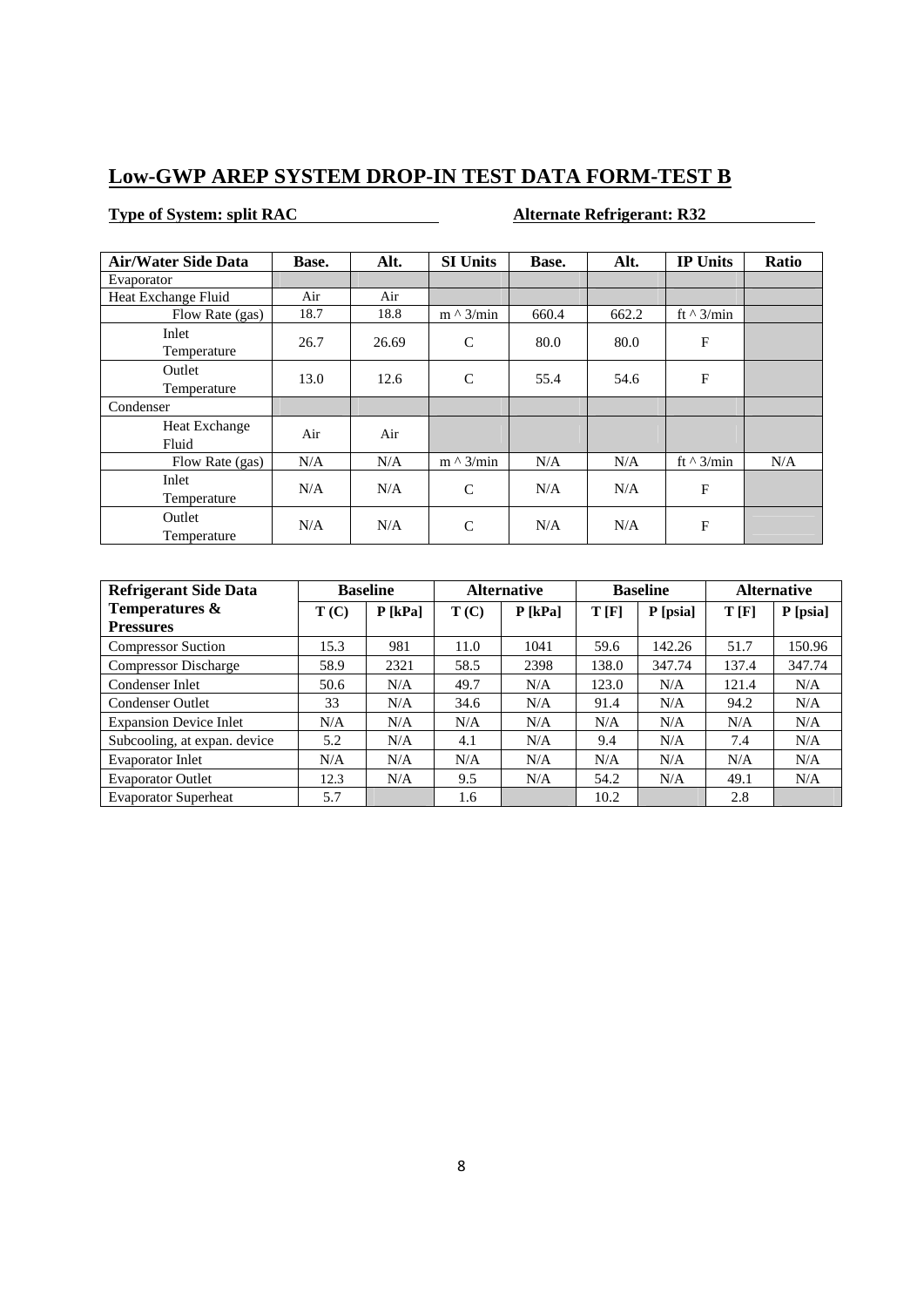# **Low\_GWP AREP SYSTEM DROP-IN TEST DATA FORM-TEST C**

Manufacturer: Shanghai Hitachi

| <b>Comparison Data</b>            |        |      | Base.          | Alt.                            | <b>SI Units</b> | Base.  | Alt.           | <b>IP UNits</b>             | <b>Ratio</b> |
|-----------------------------------|--------|------|----------------|---------------------------------|-----------------|--------|----------------|-----------------------------|--------------|
| Mode (Heating/Cooling)            |        |      | Cooling        |                                 |                 |        |                |                             |              |
| Compressor Type                   |        |      |                | Rotary Type<br>Shanghai Hitachi |                 |        |                |                             |              |
|                                   |        |      | model# ASH280* |                                 |                 |        |                |                             |              |
| <b>Compressor Displacement</b>    |        |      | 0.0803         | 0.0803                          | $M^3/min$       | 2.836  | 2.836          | $Ft^{\prime}$ $\gamma$ 3min | 1            |
| Nominal Motor Size                |        |      | 2.5            | 2.5                             | hp              |        |                |                             |              |
| Motor Speed                       |        |      | 2868           | 2868                            | rpm             |        |                |                             | $\mathbf{1}$ |
| <b>Expansion Device Type</b>      |        |      | <b>EEV</b>     | <b>EEV</b>                      |                 |        |                |                             |              |
| Lubricant Charge                  |        |      | 0.6            | 0.6                             | kg              | 1.3    | 1.3            | 1 <sub>b</sub>              | $\mathbf{1}$ |
| Refrigerant Charge                |        | 2.15 | 1.6            | kg                              | 4.74            | 3.53   | 1 <sub>b</sub> | 0.744                       |              |
| <b>Refrigerant Mass Flow Rate</b> |        |      | N/A            | N/A                             | kg/min          | N/A    | N/A            | lb/min                      | N/A          |
| Composition, at compr.            |        |      |                | % wt                            |                 |        |                |                             |              |
| Inlet if applicable               |        |      |                |                                 |                 |        |                |                             |              |
| Ambient                           | $In -$ | db   | 26.7           | 26.7                            | $\mathsf{C}$    | 80     | 80             | $\mathbf F$                 |              |
| Temps.                            | door   | wh   | 19.4           | 19.4                            | $\overline{C}$  | 67     | 67             | $\overline{F}$              |              |
|                                   | $Out-$ | $db$ | 27.8           | 27.8                            | $\overline{C}$  | 82     | 82             | $\overline{F}$              |              |
|                                   | door   | wh   | 13             | 13                              | $\overline{C}$  | 55.4   | 55.4           | $\overline{F}$              |              |
| <b>Total Capacity</b>             |        |      | 6234           | 6619                            | W               | 21276  | 22590          | Btu/hr                      | 1.062        |
| Sensible Capacity                 |        |      | 5965           | 6287                            | W               | 20358  | 21457          | Btu/hr                      | 1.054        |
| <b>Total System Power Input</b>   |        |      | 1924           | 1969                            | W               | 6567   | 6720           | W                           | 1.023        |
| <b>Compressor Power Input</b>     |        |      | 1770           | 1815                            | W               | 6041   | 6195           | W                           | 1.025        |
| <b>Energy Efficiency Ratio</b>    |        |      | 3.24           | 3.36                            | W/W             | 11.058 | 11.468         | Btuh/W                      | 1.037        |
| (EER) (total)                     |        |      |                |                                 |                 |        |                |                             |              |
| Coeff. Of Performance             |        |      |                |                                 |                 |        |                |                             |              |
| $(COP)$ (total)                   |        |      |                |                                 |                 |        |                |                             |              |

Note: 1.In the above form, the designed value of motor speed is adopted, and compressor displacement is calculated in accordance with it.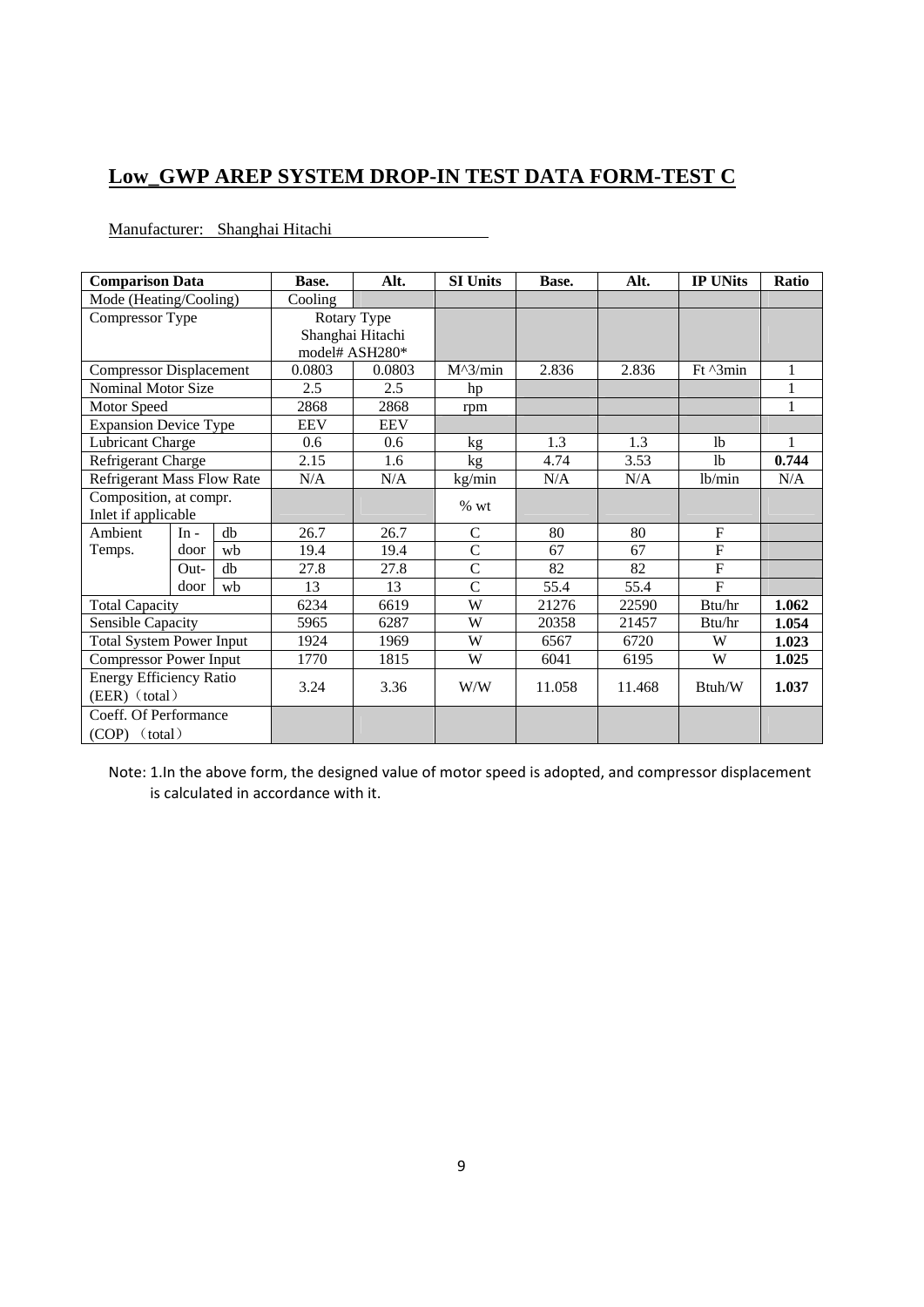## **Low-GWP AREP SYSTEM DROP-IN TEST DATA FORM-TEST C**

## **Type of System: split RAC Alternate Refrigerant: R32**

| <b>Air/Water Side Data</b> | Base. | Alt. | <b>SI Units</b>  | Base. | Alt.  | <b>IP Units</b>  | Ratio |
|----------------------------|-------|------|------------------|-------|-------|------------------|-------|
| Evaporator                 |       |      |                  |       |       |                  |       |
| Heat Exchange Fluid        | Air   | Air  |                  |       |       |                  |       |
| Flow Rate (gas)            | 18.8  | 18.9 | $m \wedge 3/min$ | 662.2 | 666.4 | ft $\land$ 3/min | 1.006 |
| Inlet<br>Temperature       | 22.9  | 23.8 | $\mathsf{C}$     | 73.2  | 74.8  | $\mathbf{F}$     |       |
| Outlet<br>Temperature      | 8.1   | 8    | $\mathcal{C}$    | 46.5  | 46.4  | $\mathbf{F}$     |       |
| Condenser                  |       |      |                  |       |       |                  |       |
| Heat Exchange<br>Fluid     | Air   | Air  |                  |       |       |                  |       |
| Flow Rate (gas)            | N/A   | N/A  | $m \wedge 3/min$ | N/A   | N/A   | ft $\land$ 3/min | N/A   |
| Inlet<br>Temperature       | N/A   | N/A  | $\mathsf{C}$     | N/A   | N/A   | F                |       |
| Outlet<br>Temperature      | N/A   | N/A  | $\mathsf{C}$     | N/A   | N/A   | $\mathbf{F}$     |       |

| <b>Refrigerant Side Data</b>  | <b>Baseline</b> |           | <b>Alternative</b> |           | <b>Baseline</b> |          | <b>Alternative</b> |          |
|-------------------------------|-----------------|-----------|--------------------|-----------|-----------------|----------|--------------------|----------|
| Temperatures &                | T(C)            | $P$ [kPa] | T(C)               | $P$ [kPa] | T[F]            | P [psia] | T[F]               | P [psia] |
| <b>Pressures</b>              |                 |           |                    |           |                 |          |                    |          |
| <b>Compressor Suction</b>     | 7.2             | 881       | 7.2                | 905       | 45.0            | 127.76   | 45.0               | 131.24   |
| <b>Compressor Discharge</b>   | 49.3            | 2250      | 55.3               | 2312      | 120.7           | 326.28   | 131.5              | 335.27   |
| Condenser Inlet               | 43.0            | N/A       | 46.5               | N/A       | 109.4           | N/A      | 115.7              | N/A      |
| <b>Condenser Outlet</b>       | 34.0            | N/A       | 33.8               | N/A       | 93.2            | N/A      | 92.9               | N/A      |
| <b>Expansion Device Inlet</b> | N/A             | N/A       | N/A                | N/A       | N/A             | N/A      | N/A                | N/A      |
| Subcooling, at expan. device  | 3.0             | N/A       | 3.4                | N/A       | 5.3             | N/A      | 6.0                | N/A      |
| Evaporator Inlet              | N/A             | N/A       | N/A                | N/A       | N/A             | N/A      | N/A                | N/A      |
| <b>Evaporator Outlet</b>      | 5.2             | N/A       | 4.9                | N/A       | 41.3            | N/A      | 40.8               | N/A      |
| <b>Evaporator Superheat</b>   | 2.1             |           | 1.5                |           | 3.7             |          | 2.7                |          |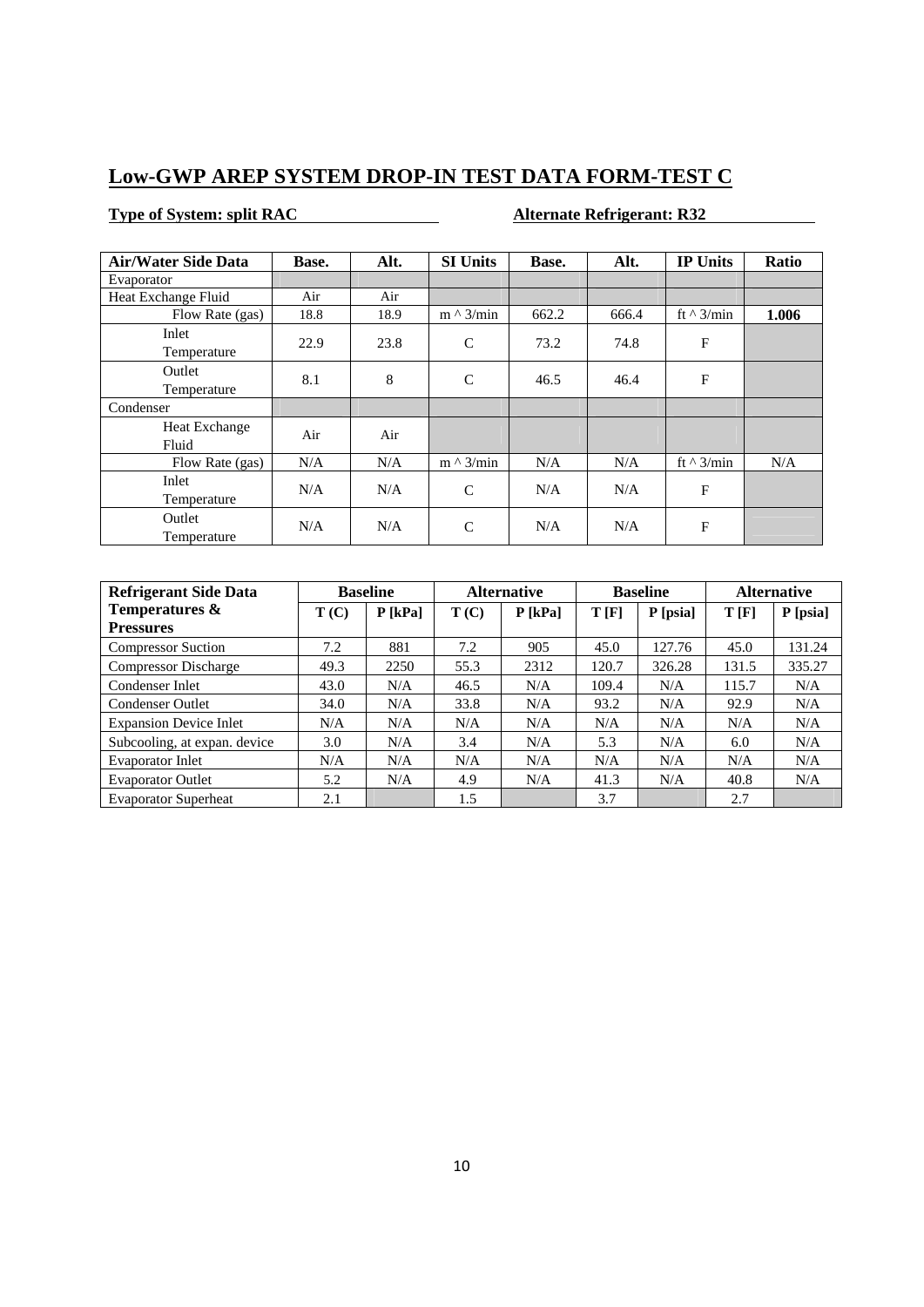### **4. Discussions**

Detailed parameters obtained through tests are list in the data forms above. The optimized refrigerant charge of baseline R410A system is 2150g, while the charge amount of the alternative refrigerant R32 is 25.6% less. Test A, B and C were carried out with the opt charge of each refrigerants.

To directly compare the performance of baseline and alternative refrigerants, some parameters in test data forms are illustrated in the form of bar graphs as the following four figures.



Figure 4:COP of R410A and R32 Figure 5: Discharge Temperature of R410A and R32

Figure 2 shows that in all cooling tests conditions, R32 has a better capacity over R410A, and the increment varies from 6.2% to 9.5%. However, since the total power input of R32 system rises accordingly as shown in figure 3, the increment of COP is not so well as capacity. Figure 4 indicates that comparatively significant performance advantage over baseline system is at B condition by 5.2%, while at test A condition, R32 system has a slight 1.3% COP increment over R410A system.